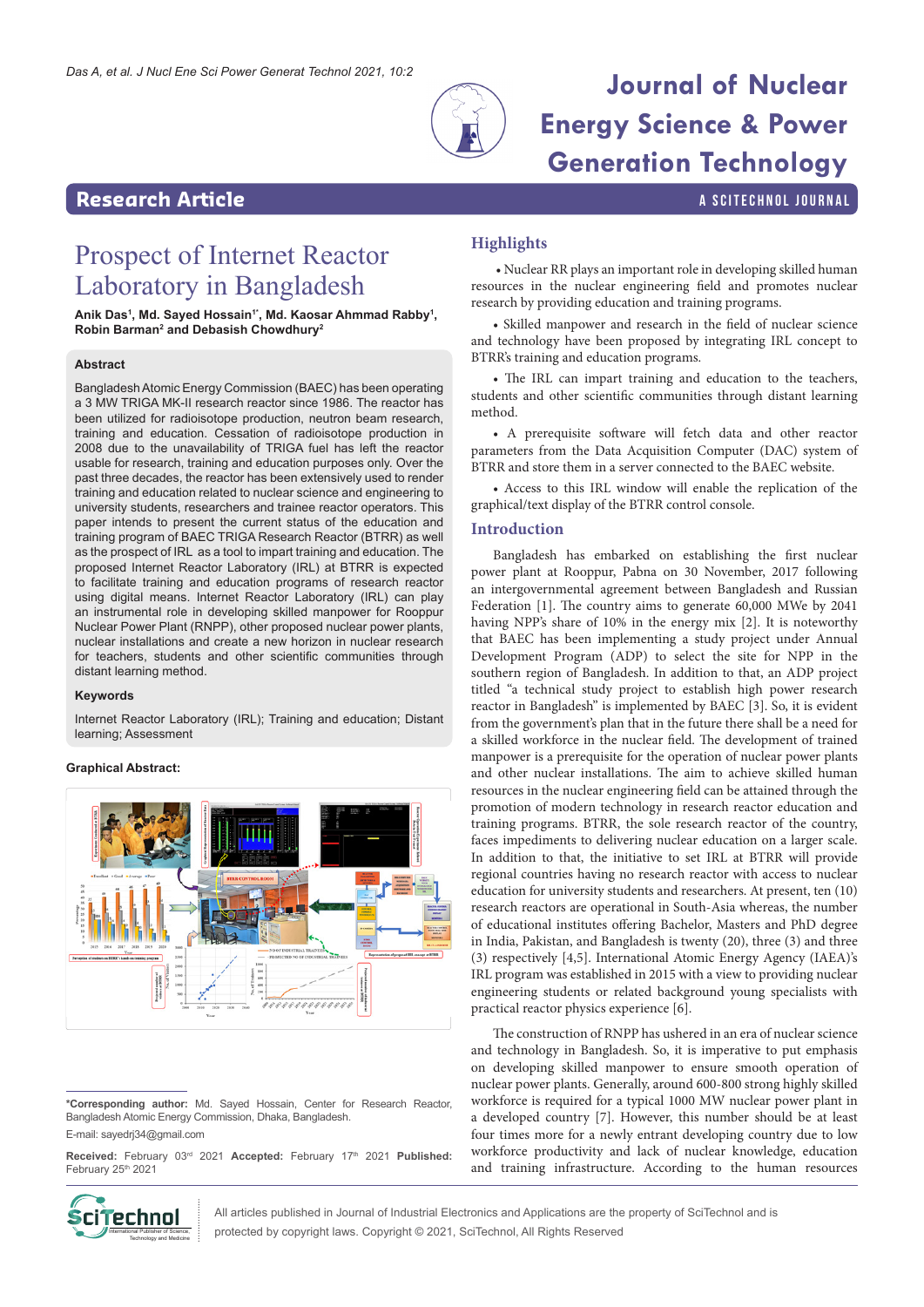development plan of RNPP, a total of 2700 personnel (including 2535 professionals) will be required to run the RNPP. Among 2535 professionals, a total of 1424 will be trained in Russia and India at different times by 2022. The professional training is scheduled for first batch (271) in 2018, second batch (251) in 2019, third batch (309) in 2020, fourth batch (507) in 2021 and fifth batch (86) in 2022.

The concept of IRL was originally developed within a U.S. Department of Energy funded research reactor consortium, through which North Carolina State University (NCSU) successfully demonstrated that an internet link could deliver practical experiments from its PULSTAR reactor to students at other universities in the U.S. This approach was implemented for the first time across international borders between the Department of Nuclear Engineering (NE) at Jordan University of Science and Technology (JUST) in Jordan and the PULSTAR research reactor at NCSU in USA [8]. In Europe, IRL project has been implemented at ISIS reactor by the French Atomic Energy and Alternative Energies Commission (CEA) and its integrated higher education institute, the National Institute of Nuclear Science and Technology (INSTN) in collaboration with IAEA. The project provides internet-based reactor experiments to students from Belarus, Lithuania, Tanzania and Tunisia [9]. In Asia, a preliminary introduction of internet reactor laboratory was launched at Kartini Reactor in Indonesia at the end of 2014 [10].

BTRR is the only research reactor of the country located in Savar, at a distance of 40 km from Dhaka. The reactor has been utilized for radioisotope production, research, training and education activities [11]. Due to the unavailability of TRIGA fuel, the production of radioisotopes (I-131 & Tc-99m generators) has been suspended since 2008 [12]. At present, the research reactor is being used for research (Neutron Activation Analysis, Neutron Scattering and Neutron Radiography), training and education activities. Students and trainees of different educational institutes receive practical experience on reactor experiments such as nuclear reactor operation, reactor thermal power calibration, measurement of core excess reactivity, shutdown margin, control rod worth calibration, neutron flux, fuel temperature coefficient of reactivity, moderator temperature coefficient of reactivity, reactor power coefficient, reactor tank constant and so on. Licensed reactor operators demonstrate the nuclear phenomena of the aforementioned experiments with the theoretical concept for visiting students and trainees. Integration of IRL concept to BTRR's training and education program shall facilitate the country to achieve its objective to develop manpower in the nuclear sector.

# **Description of BTRR**

BAEC TRIGA Research Reactor (BTRR) was first made critical at 50 W on September 14, 1986 and was commissioned to full steadystate power of 3000 kW on October in the same year. During 1987- 1990 the reactor use was mainly limited to operator training and some R & D activities. The TRIGA MK-II research reactor is a pool-type; light water-cooled and zirconium-hydride moderated reactor. Its solid cylindrical fuel element is a homogeneous mixture of Er-U-ZrH, containing 19.7% U-235. The reactor can be operated in the steadystate at a rated power up to 3000 kW. This reactor can also operate in a pulse mode with a peak power of 852 MW (with graphite dummy elements in the inner core region) and it also capable of operating under square wave mode. An inherent prompt negative temperature coefficient of reactivity of the fuel is the basic safety feature of the reactor. In addition, other passive and engineered safety systems such as high fuel clad strength, anti-siphon cooling line, Emergency Core Cooling System (ECCS), emergency purging system of the reactor

hall, are also part of the design [13].

#### **Current Status of Nuclear Education in Bangladesh**

The upswing of nuclear activities in Bangladesh has necessitated the establishment of the nuclear engineering department in different universities. The aim of rendering nuclear education at graduate and postgraduate level is to prepare expert manpower for the safe operation of nuclear installation. The University of Dhaka established the first nuclear engineering department in the country in 2010 [14]. The academic activities started with the enrolment of students for Master's Program in 2012 and for Bachelor's program in the following year [15]. Military Institute of Science and Technology (MIST) established Nuclear Science and Engineering (NSE) department in 2014 and the first academic session started on 5 February, 2015 [16]. Bangladesh University of Engineering and Technology (BUET) has established the Institute of Nuclear Power Engineering (INPE) in September, 2015 [17]. Chittagong University of Engineering and Technology (CUET) established the Department of Nuclear Engineering (NE) in February 2019 [18]. Apart from dedicated nuclear engineering departments of universities, nuclear engineering courses are included in curriculum of Electrical and Electronic Engineering and Mechanical Engineering departments of different universities in Bangladesh. In addition to that, students and researchers of Physics, Chemistry and other relevant disciplines perform academic research on nuclear physics at the reactor facility.

# **Training and Education at BTRR Facility**

The BTRR facility has been utilized for education, training and research purpose. Every year, a significant number of students perform B. Sc., Masters and PhD thesis based on research reactor facility. As Bangladesh has entered into the nuclear era due to the commencement of RNPP project, the need for nuclear education is expected to rise in the future. Meanwhile, the University of Dhaka, BUET, MIST have started offering degrees on nuclear engineering [4]. In addition to that Chittagong University of Engineering and Technology (CUET) is expected to start offering degrees in Nuclear Engineering (NE) soon. A number of private universities are expected to open a department of Nuclear Engineering in near future. Consequently, the utilization of reactor facilities for educational purposes shall increase in the future. The existing reactor facility will continue to deliver service for the next 15 to 20 years. The research reactor provides hands-on training on nuclear science and technology to university students as part of the industrial attachment program [12]. Figure 1 shows the control room of BTRR and industrial training, follow-up training, basic nuclear orientation training and so on given to the students and trainees by CRR are demonstrated in Figure 2.



**Figure 1:** BTRR control room.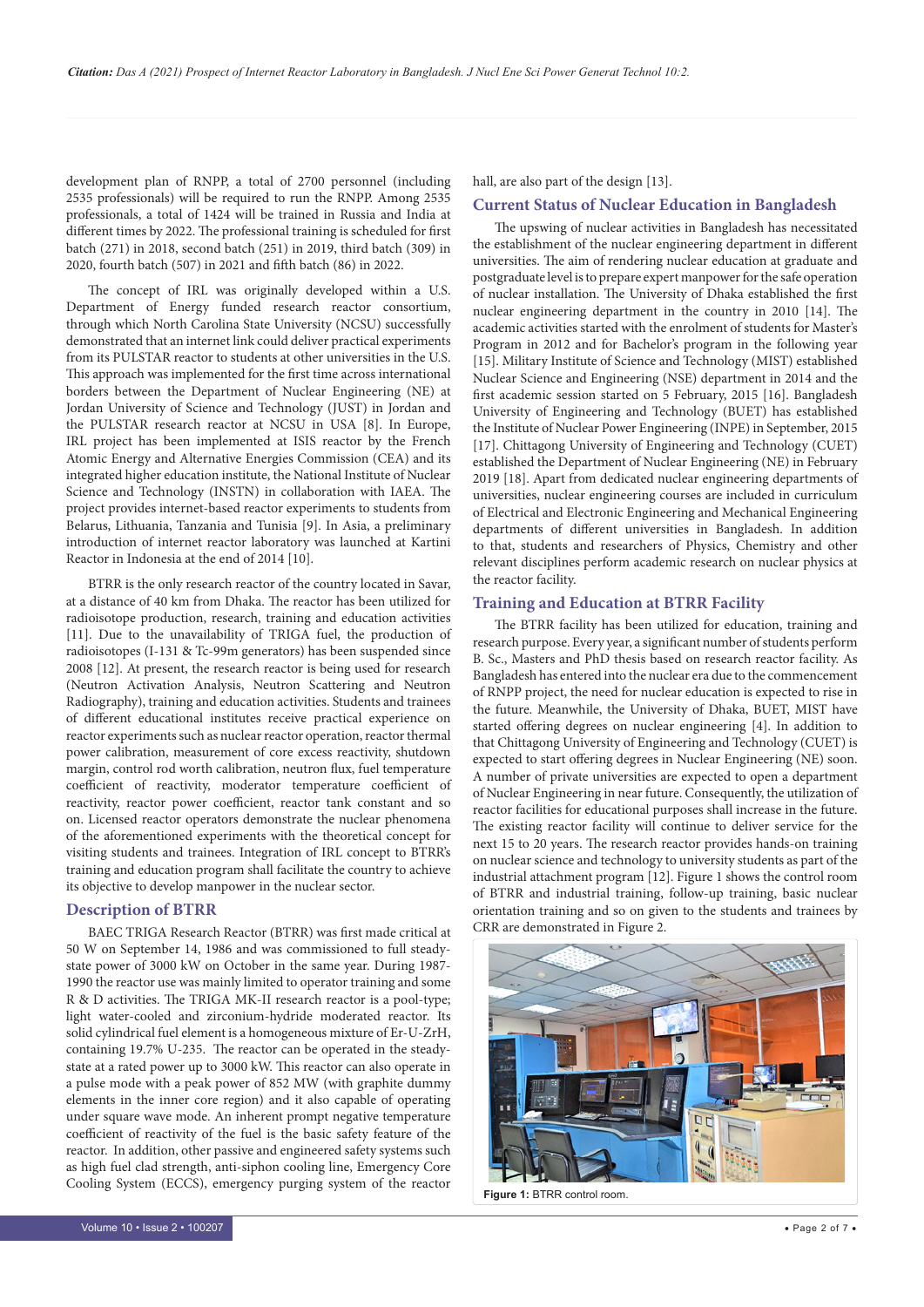

A significant portion of this training can be imparted through IRL platform. It will bring convenience in achieving the country's goal of developing trained manpower in the nuclear sector. The number of industrial trainees who received training in past years is presented in the Table 1.

The projection of industrial trainees at Center for Research Reactor is shown in Figure 3 [12,19].

# **Scientific Visit at BTRR Facility**

Apart from industrial training, the BTRR facility is utilized for scientific visits of students and faculties of different colleges and schools of the country. Every year a large number of students visit the reactor facility to get an overview of reactor operation and its utilization. Through the proposed IRL window of the BAEC website, students can get an overview of the reactor facility. IRL platform can be utilized to offer online courses on basic nuclear engineering. The number of individuals who visited the reactor facility is presented in the Table 2 [19].

It can be projected from the above data that after the next 15 years the number of visitors will cross 2500. IRL initiative can play an important role to serve the purpose of the scientific visits. It is evident from the data that in the year 2020, the number of visitors at BTRR was significantly lower than that of the previous year. It is attributed to the outbreak of the COVID-19 pandemic. The purpose of scientific visits can be achieved amid the Corona pandemic implementing IRL initiative. Visitors can get an overview of the research reactor from a custom-made reactor model with animations of all auxiliary systems integrated into IRL window of the BAEC website. The number accumulated data trend. (Figure 4). of visitors at BTRR is projected in Figure 4 by fitting the previous

# **Proposed IRL Concept for BTRR Facility**

It is possible to provide training and education related to nuclear science and technology based on reactor from BTRR using IRL concept. An interactive web window can be integrated into the BAEC website in order to pertain training and education via a digital platform. The IRL concept in context of Bangladesh should be designed to provide education at graduation level. It will enable the students of universities located at a long distance from the BTRR facility to gain experience of reactor-based experiments and to understand different reactor parameters online. There should be a mutually binding agreement between interested universities or academic institutes and BAEC to access the facilities of IRL.

To implement IRL concept, a software is required to fetch data from the Data Acquisition Computer (DAC) system of BTRR. The software will acquire a set number of data and other reactor parameters from DAC in real-time. Such data and parameters shall be uploaded to a server that will be connected to a window in the BAEC website. The access to the IRL window in the BAEC website shall be controlled by Identification IDs and Passwords to be assigned to relevant course directors (Instructors/ Lecturers) of universities by BAEC. All the reactor operational data can be visualized in graphical and text format Figure 5 and Figure 6 show the pictorial view of two way data representation.



**Table 2:** The number of individuals visited reactor facility per year.

| Particular                                         | 2009 | 2010 | 2011 | 2012      | 2013 | 2014 | 2015 | 2016 | 2017 | 2018 | 2019 | 2020 |
|----------------------------------------------------|------|------|------|-----------|------|------|------|------|------|------|------|------|
| $\sim$ $\sim$ $\sim$<br><b>No</b><br>Visitors<br>ີ | 242  | 566  | 450  | $-$<br>51 | 23C  | 784  | 744  | 87   | 937  | 1551 | 974  | 345  |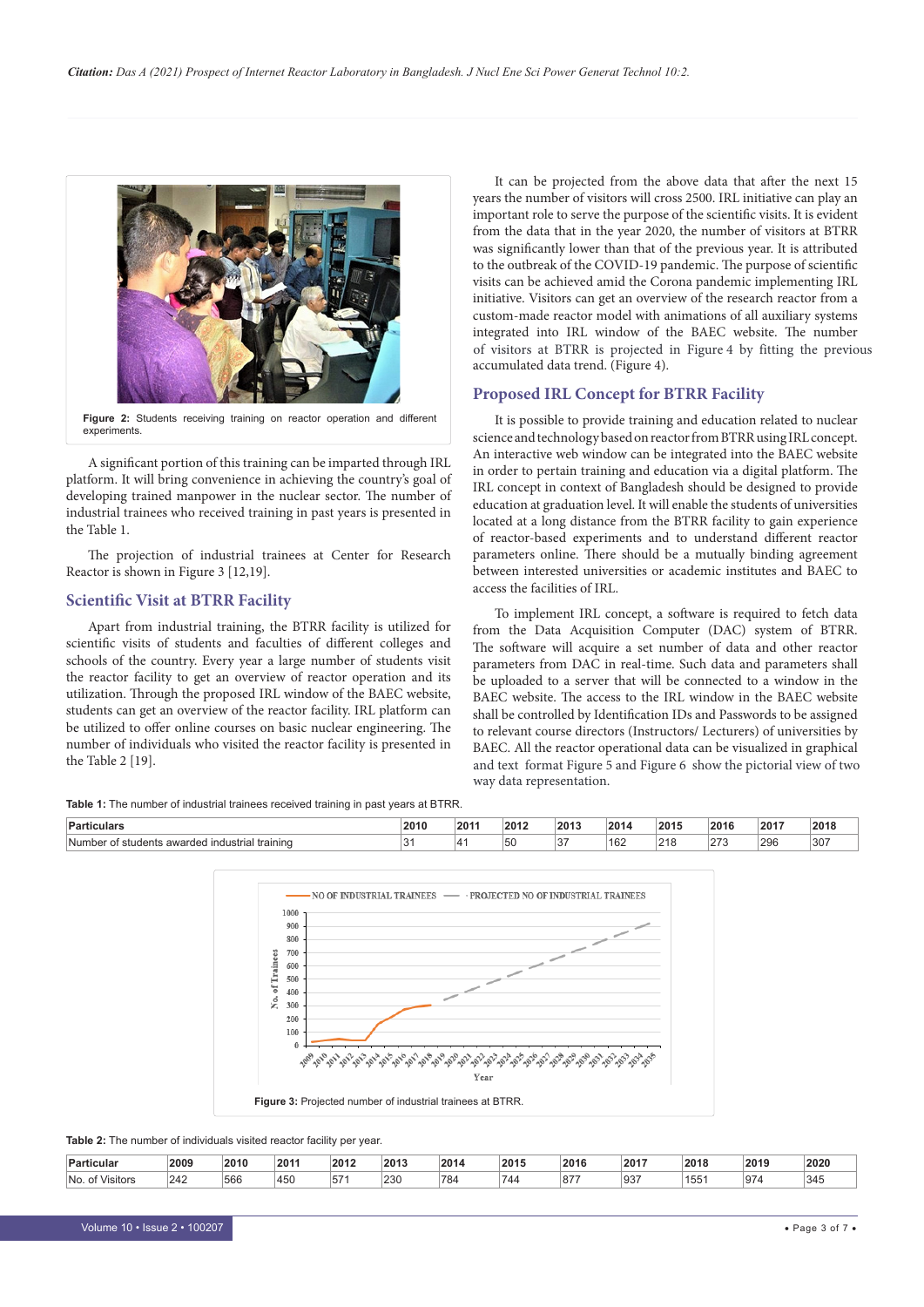

The software will replicate the graphical/text display of the BTRR control console through generating a graphical representation of the reactor control system comprising signals and reactor parameters. The graphical/text display will be displayed to students and instructors in the university classroom. The actual reactor control room shall be displayed to students and instructors via an IP camera system. A display system shall also be installed in the reactor control room which will display the classroom in real-time.

# **Proposed Training Program Under IRL Concept**

Historically research reactors are being used to provide training on reactor operation. BTRR is utilized for awarding training on reactor operation through different reactor-based experiments. IRL can be used to emulate these training and experiments based on research reactor regardless of physical distance between reactor and trainees. Some of the major experiments conducted at BTRR are presented in Table 3.The flow diagram for the implementation of proposed IRL concept at BTRR is shown in Figure 7.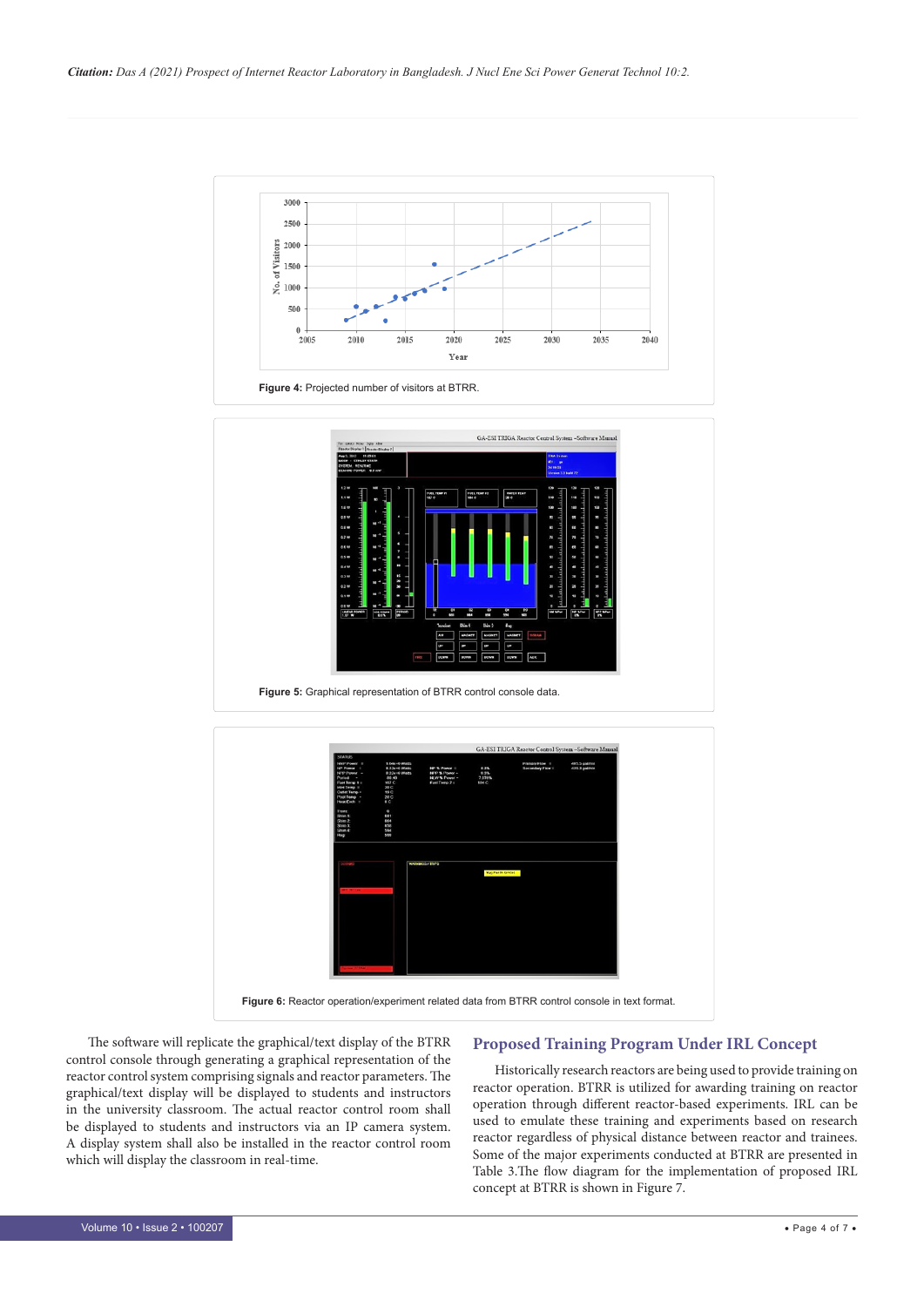

**Figure 7:** Representation of proposed IRL concept at BTRR.

**Table 3:** Experiments conducted at BTRR.

| SI. No. | Title of the experiments                                                               | Remarks on using IRL concept                                                                                                                                                                                                                                                                                                                               |
|---------|----------------------------------------------------------------------------------------|------------------------------------------------------------------------------------------------------------------------------------------------------------------------------------------------------------------------------------------------------------------------------------------------------------------------------------------------------------|
| 1.      | Facility visit and system/<br>equipment check of BTRR<br>facility                      | Reactor operator and other staff<br>of CRR conduct a checklist of<br>equipment before every reactor<br>operation. The checklist is approved<br>by the reactor manager before<br>the reactor is made critical. The<br>approved checklist can be uploaded<br>to IRL window so that the students<br>can observe the current status of<br>different equipment. |
| 2.      | Nuclear reactor operation                                                              | All actions related to reactor<br>operation shall be shown to students<br>in real-time by IP camera and all<br>parameters of the reactor shall be<br>showed in software.                                                                                                                                                                                   |
| 3.      | Measurement of core excess<br>reactivity and shutdown<br>margin of the nuclear reactor | Students in remote university<br>classrooms can measure the<br>parameters from the data and<br>information displayed in graphical/<br>text displays installed in front of<br>them.                                                                                                                                                                         |
| 4       | <b>Thermal Power Calibration</b><br>of BTRR                                            | Same as above                                                                                                                                                                                                                                                                                                                                              |
| 5.      | Measurement of the fuel<br>temperature coefficient of<br>reactivity                    | Same as above                                                                                                                                                                                                                                                                                                                                              |
| 6.      | Measurement of moderator<br>temperature coefficient of<br>reactivity                   | Same as above                                                                                                                                                                                                                                                                                                                                              |
| 7.      | Measurement of reactor<br>power co-efficient                                           | Same as above                                                                                                                                                                                                                                                                                                                                              |
| 8.      | Measurement of reactor tank<br>constant                                                | Same as above                                                                                                                                                                                                                                                                                                                                              |
| 9.      | Measurement of neutron flux                                                            | Same as above                                                                                                                                                                                                                                                                                                                                              |

In addition to the above-mentioned experiments, there should be a provision in IRL window of the BAEC website to create a library of videos that will explain the theoretical concept behind each experiment. Thus, the students will get the chance of learning theoretical knowledge in tandem with practical experience.

# **Stakeholders' Assessment of IRL Concept**

BTRR has been conducting nuclear training program for university students. Students of universities receive training on reactor operation as well as experiments and their performance is evaluated by an assessment test at the end of training. The standard and quality of different training programs provided to the trainees, students and other scientific communities are ensured by giving questionnaires and getting feedback from them. Based on the assessment of these feedbacks, the CRR authority ensures the further improvement of the training programs. Feedback statistics based on the questionnaires are shown in Figure 8. It is evident from the figure that the quality of training programs offered by CRR is enhancing gradually.



IRL is a first of a kind concept to carry out nuclear education in context of Bangladesh. Neither the personnel of reactor facility nor the students of universities have the experience of conducting the operation of IRL. Hence, it is imperative to conduct a survey on potential stakeholders of the proposed IRL at the BTRR facility. Stakeholders are classified into three categories: the reactor personnel, students of universities and instructors of universities.

A questionnaire was prepared to solicit some information related to the actual need of IRL and its potential impact on the country's nuclear education. The survey was conducted on ten (10) universities, some of which have fully functioning Nuclear Engineering Departments and the rest of the other universities conduct courses on nuclear science and technology. Twenty (20) students from the relevant academic discipline of each university participated in the survey (Figure 9).



The survey results from Figure 9 illustrated the fact that very few students were aware of the IRL concept. So, a brief overview on IRL concept had been communicated to the 200 participants of the survey (Figure 10).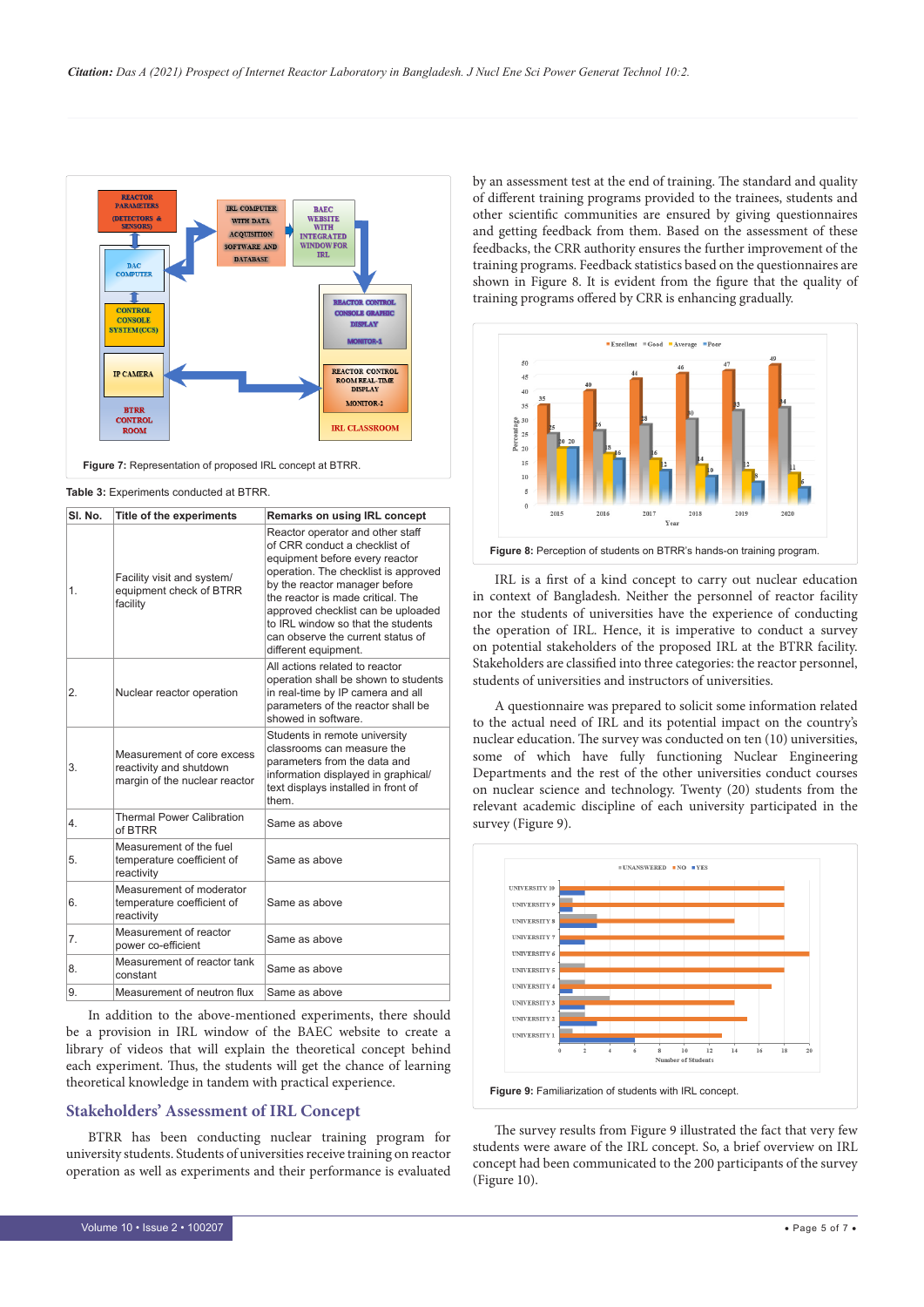

The above survey data from Figure 10 were performed among possible stakeholders of IRL beneficiaries to evaluate whether IRL could serve the purpose of BTRR. It was evident from the figure that a significant percentage of participants (35%) were in favor of IRL concept and gave a score of six (6) out of ten (10). A moderate number of participants (30%) gave a score of five (5). A very few percentages of participants (14%) permitted a score of less than five (5). Above all, the majority of the participants (86%) were optimistic about the promising concept of IRL at BTRR (Figure 11).



Another projection was made for future utilization of the proposed IRL from stakeholder's (students and instructors) perspectives. A number of courses were supervised and the effectiveness of the delivered courses through IRL was determined. The courses considered were Basic Orientation with a Nuclear Reactor; Nuclear Reactor Operation with Equipment Functionality Check; Understanding of Reactor Physics and Reactor Physics Experiments and marked as 1,2,3 and 4 respectively in Figure 11.

The survey was administered to derive the potential usability of IRL in the country. The result of the survey substantiates the fact that IRL will improve the usability of BTRR, if implemented.

# **Conclusion**

The role of having an actual research reactor can't be supplanted by IRL concept completely. The objective of this publication is to articulate the prospect of internet reactor laboratory and to conduct an assessment on the viability of setting up an IRL at BTRR. The publication is not intended to cover the cost implication of implementing IRL. If the proposed IRL concept can be implemented at the BTRR facility, it will contribute towards achieving better utilization of the reactor facility. Initially, the participants had very little or no idea on IRL concept. Then, the students were delivered a brief idea on IRL concept. If IRL concept is successfully implemented, the surveyed students' remark is fairly admissible that IRL will some usability of BTRR. IRL will be pivotal in implementing the government plan of developing trained manpower in the nuclear field.

# **Acknowledgement**

The authors would like to thank the Chairman of the Bangladesh Atomic Energy Commission (BAEC), the Director of Center for Research Reactor (CRR) and university students who participated in the survey. The authors would like to appreciate the support of IAEA for arranging a visit of M.K.A. Rabby, one of the authors, to Regional Research Reactor School in 2018 (RSEAP 2018). The insights of the visit had been pivotal in the production of this paper.

# **Funding**

Authors declared that we did not receive any kind of funding from university or any institution.

#### **Authors' Contributions**

All authors contributed toward data analysis, drafting and revising the paper and agreed to be responsible for all the aspects of this work.

# **Conflict of Interest**

We have no conflicts of interest to disclose.

#### **References**

- 1. http://www.rooppurnpp.gov.bd/site/page/cd617ec4-06fb-4975-9c97- 4dad02066c40/-
- 2. https://powerdivision.portal.gov.bd/sites/default/files/files/powerdivision. portal.gov.bd/page/4f81bf4d\_1180\_4c53\_b27c\_8fa0eb11e2c1/ Revisiting%20PSMP2016%20%28full%20report%29\_signed.pdf.
- 3. http://pmes.most.gov.bd/OngoingProjectList.aspx
- 4. Firoz A et al. (2019) Nuclear power plants and human resources development in South Asia. 7th International conference on advances in energy research
- 5. https://www.iaea.org/resources/nucleus-information-resources
- 6. https://www.iaea.org/search/google/NEWSLETTER%202017
- 7. UlrikVE, Ferry R(2013) Top-down workforce demand extrapolation from nuclear energy scenarios. JRC Scientific Policy Reportspp: 1-42.
- 8. Omar AA, Salahuddin M (2013) Student's assessment of interactive distance experimentation in nuclear reactor physics laboratory education. Eur J Eng Educ 38: 512-518.
- 9. Foulon F(2016) The internet reactor laboratory project: status and experience of the ISIS research reactor. European Research Reactor Conference.
- 10. Syarip S,Adi A, Umar SH,Taxwim,Puradwi IW (2018) Development of internet reactor laboratory using kartini reactor for training and education. Electrical Power, Electronics, Communications, Controls and Informatics Seminar (EECCIS).
- 11. https://inis.iaea.org/collection/NCLCollectionStore/\_ Public/40/102/40102324.pdf
- 12. Feasibility study report of high-power research reactor. Bangladesh Atomic Energy Commission.
- 13. BAEC(2021) Safety Analysis Report of BTRR.
- 14. https://www.du.ac.bd/academic/department\_item/NED
- 15. https://www.thedailystar.net/supplements/rooppur-nuclear-power-